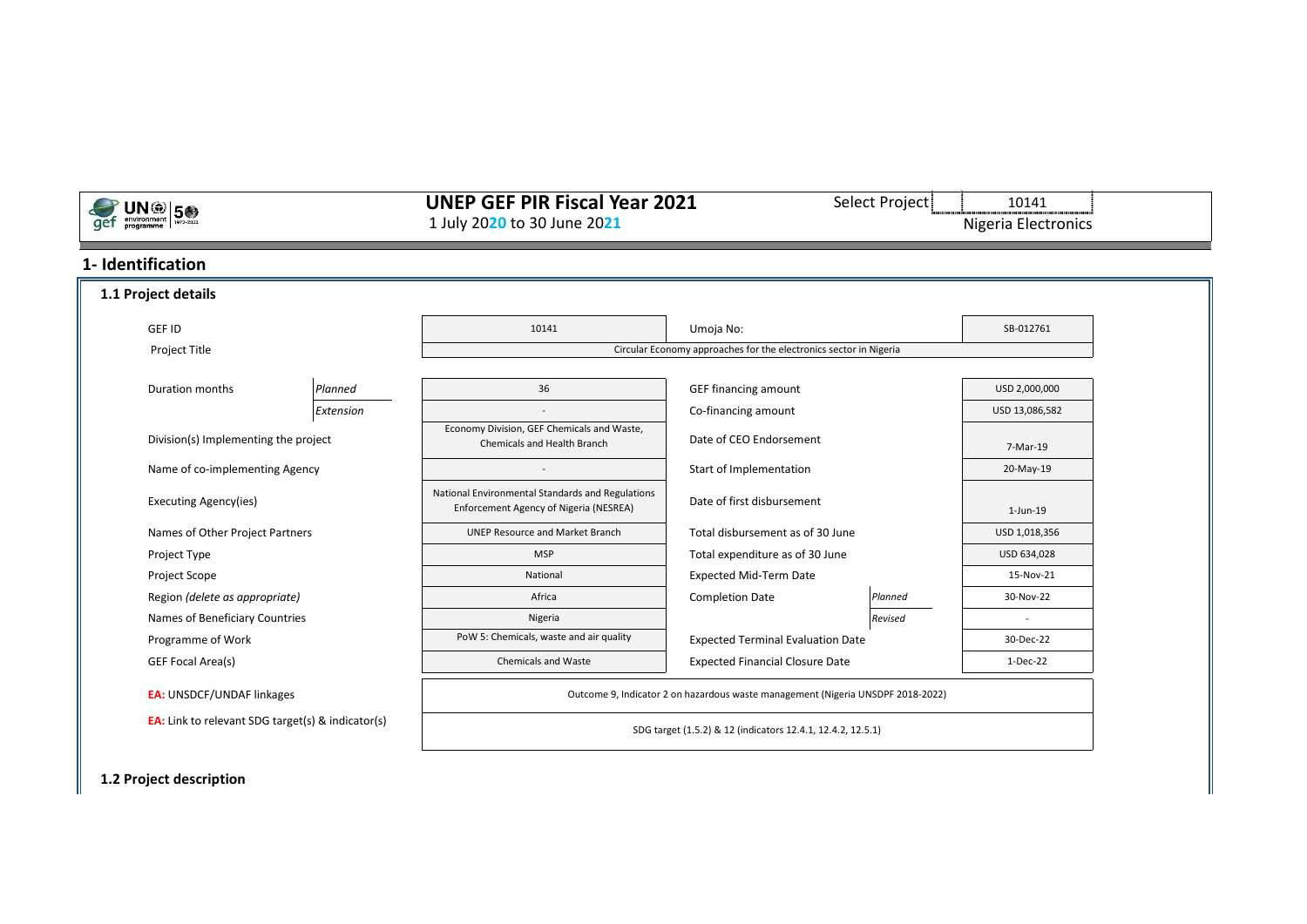Strengthen the sound management of electrical electronic waste through better control, and reduction and/or elimination. The primary objective is that Nigeria adopts a financially self-sustaining circular economy approach for electronics and reducing the release of global pollutants such as POPs etc. Component 1: Implementation of the EPR programme, Component 2: Collection of 300 tonnes of e-waste through formalized collection channels, Component 3: Development of cost effective recycling and disposal systems, Component 4: Regional and Global knowledge exchange on circular economy model.

## **2- OVERVIEW OF PROJECT STATUS**

| UN Environment Subprogramme(s)                           | Subprogramme 5: Chemicals, waste and air quality                                                                                                                                                                                                                                                      | Specify the relevant Expected<br>Accomplishment(s) & Indicator(s) | PoW 5: (a) (i) (ii) and (b) (i) (ii)    |
|----------------------------------------------------------|-------------------------------------------------------------------------------------------------------------------------------------------------------------------------------------------------------------------------------------------------------------------------------------------------------|-------------------------------------------------------------------|-----------------------------------------|
| <b>TM:</b> Progress towards delivering the<br>stated PoW | Nigeria has gazetted the Extended Producer Responsibility guidance, and has started enforcement actions including notifications to companies and<br>integrating the requirements into other regulatory mechanisms such as the Standards Organization of Nigeria and customs procedures for importers. |                                                                   |                                         |
| <b>GEF Core Indicators</b>                               | Reduction, disposal/destruction, phase out,<br>elimination and avoidance of chemicals of global<br>concern and their waste in the environment and in<br>processes, materials and products (metric tons of<br>toxic chemicals reduced)                                                                 |                                                                   |                                         |
| Indicative expected Results                              | 300 metric tonnes of POPs and mercury containing<br>wastes                                                                                                                                                                                                                                            |                                                                   |                                         |
|                                                          | Indicators                                                                                                                                                                                                                                                                                            |                                                                   | Expected value at                       |
| TM: GEF core indicators targeted by the                  |                                                                                                                                                                                                                                                                                                       | Mid-term                                                          | End-of-project                          |
|                                                          | 9.1 Solid and liquid POPs removed or disposed                                                                                                                                                                                                                                                         |                                                                   | 3 tonnes PBDE                           |
|                                                          | 9.2: Quantity of mercury reduced                                                                                                                                                                                                                                                                      |                                                                   | 30 tonnes of CRT lead glass             |
|                                                          | 9.4: Number of countries with legislation and policy<br>implemented to control chemicals and waste                                                                                                                                                                                                    |                                                                   | 1                                       |
|                                                          | 9.6: Quantity of POPs/Mercury containing materials and<br>products directly avoided                                                                                                                                                                                                                   |                                                                   | 300 tonnes                              |
|                                                          | 11: Number of direct beneficiaries disaggregated by gender<br>as co-benefit of GEF investment                                                                                                                                                                                                         |                                                                   | 100 informal collectors (30%<br>Female) |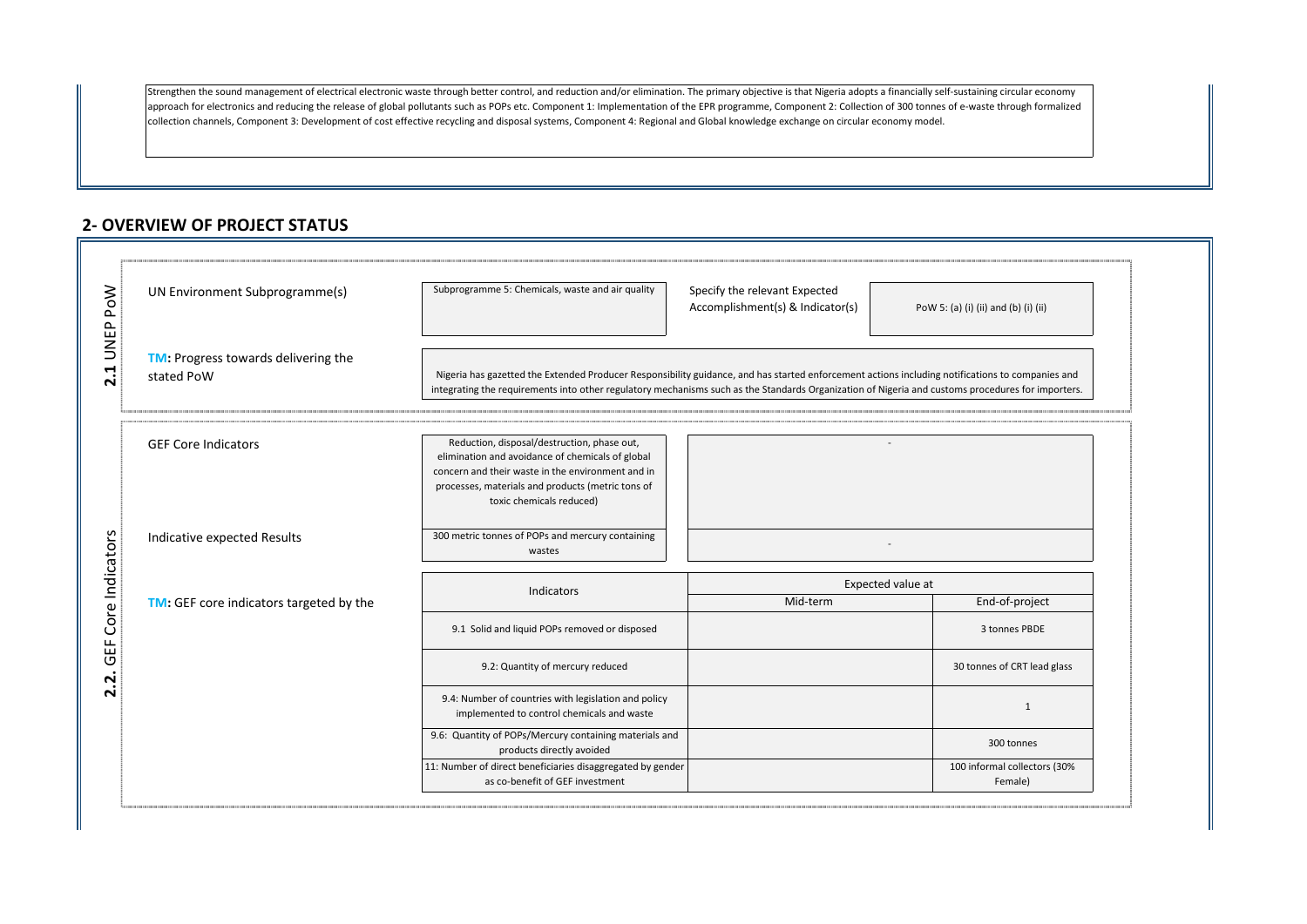|                                    |                                                                                                                          | PIR#  | Rating towards outcomes                                                                                                                                                                                                                                                                                                                                                                                                                                                                                                                                                                                                                                                                                                                                                                                                                                                                                                                                                                                                                                                                                                                                                                                                                                                                                                                                                                           | Rating towards outputs                                                                                                                                                                                                                                                                                                                                                                                                                              | Risk rating                     |
|------------------------------------|--------------------------------------------------------------------------------------------------------------------------|-------|---------------------------------------------------------------------------------------------------------------------------------------------------------------------------------------------------------------------------------------------------------------------------------------------------------------------------------------------------------------------------------------------------------------------------------------------------------------------------------------------------------------------------------------------------------------------------------------------------------------------------------------------------------------------------------------------------------------------------------------------------------------------------------------------------------------------------------------------------------------------------------------------------------------------------------------------------------------------------------------------------------------------------------------------------------------------------------------------------------------------------------------------------------------------------------------------------------------------------------------------------------------------------------------------------------------------------------------------------------------------------------------------------|-----------------------------------------------------------------------------------------------------------------------------------------------------------------------------------------------------------------------------------------------------------------------------------------------------------------------------------------------------------------------------------------------------------------------------------------------------|---------------------------------|
|                                    | FY 2021                                                                                                                  | 2nd   | S                                                                                                                                                                                                                                                                                                                                                                                                                                                                                                                                                                                                                                                                                                                                                                                                                                                                                                                                                                                                                                                                                                                                                                                                                                                                                                                                                                                                 | S                                                                                                                                                                                                                                                                                                                                                                                                                                                   | M                               |
| $risk^*$                           | FY 2020                                                                                                                  | 1st   | S                                                                                                                                                                                                                                                                                                                                                                                                                                                                                                                                                                                                                                                                                                                                                                                                                                                                                                                                                                                                                                                                                                                                                                                                                                                                                                                                                                                                 | <b>MS</b>                                                                                                                                                                                                                                                                                                                                                                                                                                           | M                               |
| ಡ<br>3 Impl status<br>$\mathbf{N}$ | Summary of status.                                                                                                       |       | The Government of Nigeria and Producers have finalized and are jointly implementing the Extended Producer Responsibility (EPR) legislation for the<br>electronics sector. Under Component 1 on regulations, the project has achieved the issuance of the regulatory guideline, the development of the 'black box'<br>for registering producers, and has completed training for regulators, collectors, and producers and is delivering the project communication strategy. It has<br>additionally identified the need to update the national Electronics and Electrical Equipment (EEE) regulation and has initiated this process.<br>Under Component 2 and 3 on collection and recycling pilots, the project has completed market assessments and a procurement process and identified 30<br>collection sites suitable for the collection pilot. A partnership is initiated with ILO who are providing additional cofinance to the project by adapting a training<br>modules package for informal workers in the electronics sector, which will be rolled out during the collection and recycling pilots.<br>The project has initiated the procurement process for the recycling pilots, prequalifying 2 eligible contractors in Lagos State for upgrade of their facilities, but<br>this output is delayed, in part due to the challenges of covid lockdowns limiting the recyclers operations. |                                                                                                                                                                                                                                                                                                                                                                                                                                                     |                                 |
|                                    | *section will be uploaded into the GEF Portal                                                                            |       |                                                                                                                                                                                                                                                                                                                                                                                                                                                                                                                                                                                                                                                                                                                                                                                                                                                                                                                                                                                                                                                                                                                                                                                                                                                                                                                                                                                                   |                                                                                                                                                                                                                                                                                                                                                                                                                                                     |                                 |
|                                    |                                                                                                                          |       |                                                                                                                                                                                                                                                                                                                                                                                                                                                                                                                                                                                                                                                                                                                                                                                                                                                                                                                                                                                                                                                                                                                                                                                                                                                                                                                                                                                                   |                                                                                                                                                                                                                                                                                                                                                                                                                                                     |                                 |
|                                    | <b>EA:</b> Planned Co-finance (total only)                                                                               |       | USD 13,086,582                                                                                                                                                                                                                                                                                                                                                                                                                                                                                                                                                                                                                                                                                                                                                                                                                                                                                                                                                                                                                                                                                                                                                                                                                                                                                                                                                                                    | <b>EA</b> : Actual to date:                                                                                                                                                                                                                                                                                                                                                                                                                         | 4,317,339.39 as at June<br>2021 |
| 4 Co-finance                       | <b>EA:</b> Justify progress in terms of<br>materialization of expected co-<br>finance. State any relevant<br>challenges. |       |                                                                                                                                                                                                                                                                                                                                                                                                                                                                                                                                                                                                                                                                                                                                                                                                                                                                                                                                                                                                                                                                                                                                                                                                                                                                                                                                                                                                   | The co-finance has been coming in based on the timelines agreed. There has been no challenges so far. Cofinance from the recyclers has not yet been<br>reported, will be included in next year cofinance once recycling pilots are underway. Additional cofinance has been identified from GIZ and ILO and<br>another recycler, and will be reported in the next period.                                                                            |                                 |
|                                    | <b>EA:</b> Stakeholder engagement<br>be uploaded to GEF Portal)                                                          | (will | stakeholders.                                                                                                                                                                                                                                                                                                                                                                                                                                                                                                                                                                                                                                                                                                                                                                                                                                                                                                                                                                                                                                                                                                                                                                                                                                                                                                                                                                                     | Inception meeting, first Project Steering Committee meeting, second Project Steering Committee meeting and expert review of the draft guidance<br>document for the implementation of the Extended Producer Responsibility (EPR) programme for the Electrical /Electronics Sector in line with Circular<br>Economy. The Technical Assistance being provided by UNEP has ensured consultation and input from the European WEEE Forum and other global |                                 |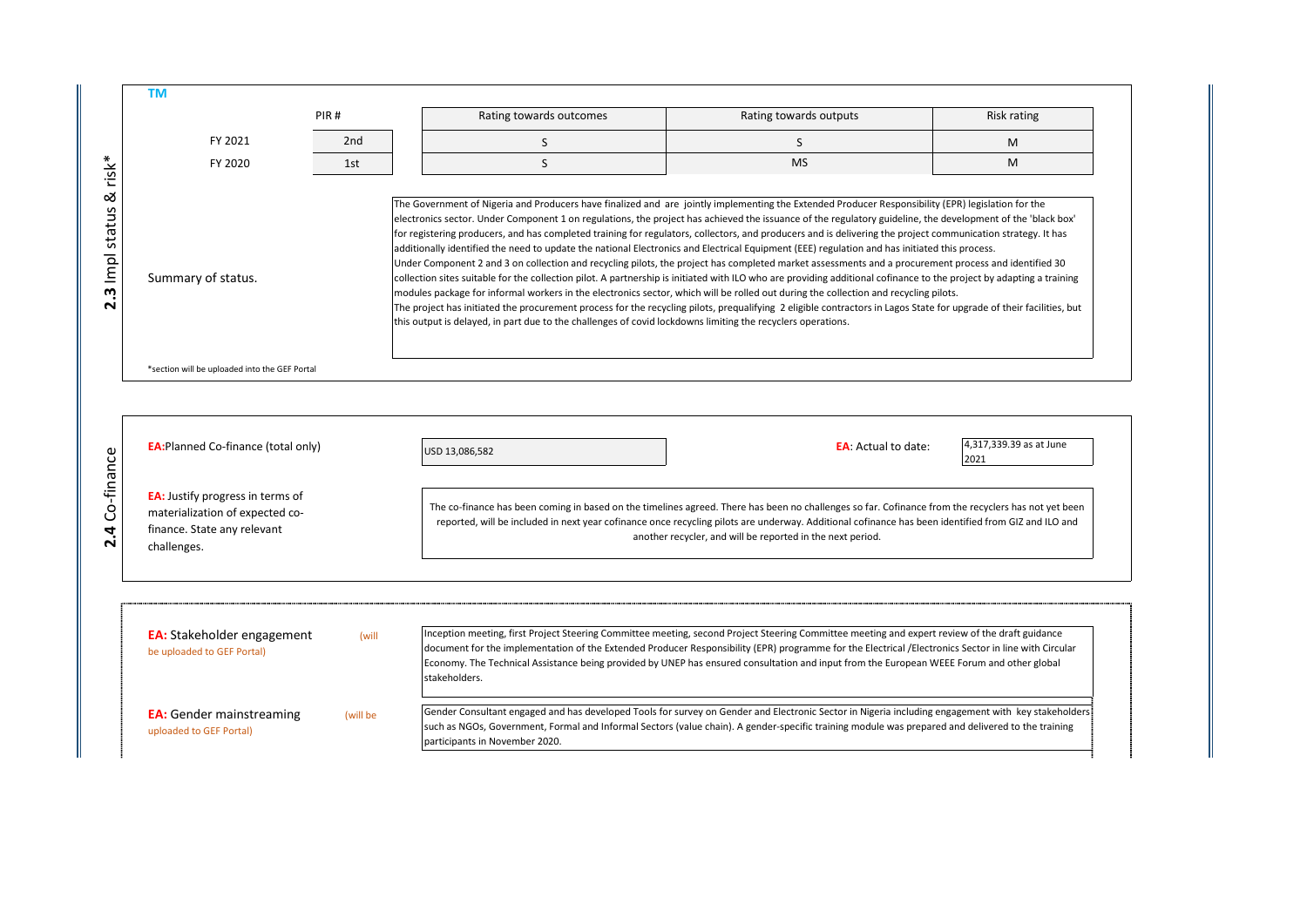| <b>EA:</b> Environmental and social safeguards<br>management (will be uploaded to GEF Portal) | The Gender consultant is responsible for ensuring the social and labour safeguards and these are clearly set out in the EPR guidance.<br>Components on collection and recycling pilots have not yet started but will be rolled out in line with the risk management plan. A training module<br>specifically for informal workers is being provided to the project by ILO as a cofinance contribution, with close cooperation with the project gender and<br>capacity building consultants to pilot and deliver the modules to informal workers during the collection pilots. This will further strengthen the initial<br>gender training module delivered in November 2020 to the national regulators, collectors and producers. |
|-----------------------------------------------------------------------------------------------|----------------------------------------------------------------------------------------------------------------------------------------------------------------------------------------------------------------------------------------------------------------------------------------------------------------------------------------------------------------------------------------------------------------------------------------------------------------------------------------------------------------------------------------------------------------------------------------------------------------------------------------------------------------------------------------------------------------------------------|
| <b>EA:</b> Knowledge activities and products (will<br>be uploaded to GEF Portal)              | A Capacity Building Consultant has been engaged to provide trainings for Government and value chain, with a training completed for 90 participants in<br>November 2020 (20% female). A global press story of the launch of the project (see below) was instrumental in bringing new partners and stakeholders<br>to the project. The project communication strategy is being implemented including radio jingles and media stories regularly provided.                                                                                                                                                                                                                                                                           |
| <b>EA:</b> Stories to be shared<br>(will be<br>shared with UNEP & GEF communication division) | The project was selected for a GEF Secretariat Good Practice Brief and webinar in 2021, highlighting the partnership with the private sector. These can<br>be found at https://www.thegef.org/publications/good-practice-brief-finding-solutions-electronic-waste-private-sector-and-multi                                                                                                                                                                                                                                                                                                                                                                                                                                       |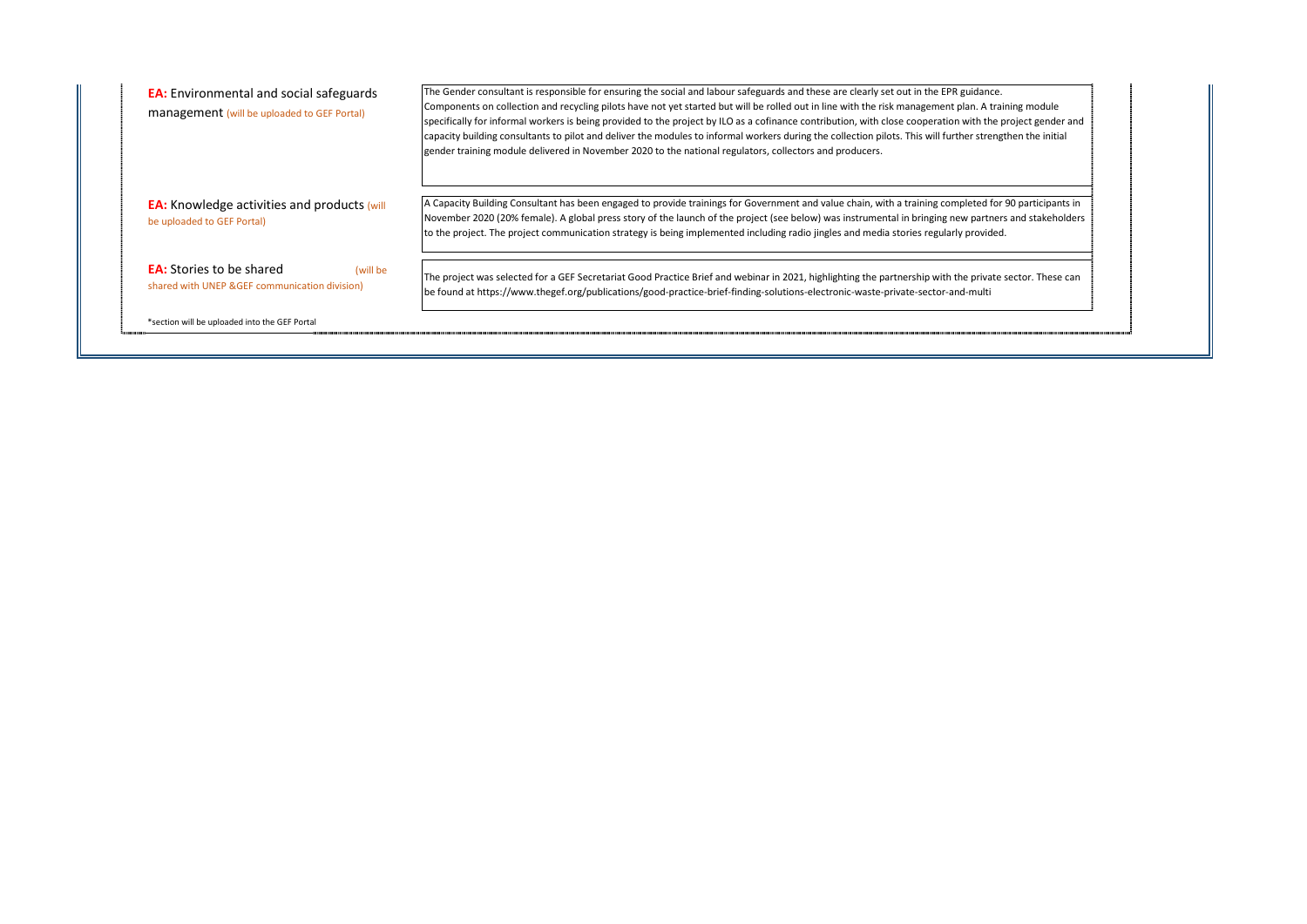



Nigeria Electronics

# **3. RATING PROJECT PERFORMANCE**

|  |  | 3.1 Rating of progress towards achieving the project outcomes |  |  |
|--|--|---------------------------------------------------------------|--|--|
|--|--|---------------------------------------------------------------|--|--|

|                                                                                                        | Indicator                                                                                                                                              | <b>Baseline level</b>                                       | Mid-Term Target End of Project |                                                                                                                                         | <b>EA:</b> Summary by the EA of attainment of                                                                                                                                     | <b>TM: Progress</b> |
|--------------------------------------------------------------------------------------------------------|--------------------------------------------------------------------------------------------------------------------------------------------------------|-------------------------------------------------------------|--------------------------------|-----------------------------------------------------------------------------------------------------------------------------------------|-----------------------------------------------------------------------------------------------------------------------------------------------------------------------------------|---------------------|
| Project objective and Outcomes                                                                         |                                                                                                                                                        |                                                             |                                | Target                                                                                                                                  | the indicator & target as of 30 June                                                                                                                                              | rating              |
| <b>Objective</b>                                                                                       |                                                                                                                                                        |                                                             |                                |                                                                                                                                         |                                                                                                                                                                                   |                     |
| Nigeria adopts a financially self-sustaining circular<br>economy approach for electronics              | Tonnes of recyclable material which are<br>recovered and re-entering the value chain<br>locally and internationally.                                   | 0 tonnes                                                    | None                           | 10.8kg of precious<br>metals, 150 tonnes<br>common metals, 90<br>tonnes plastics re-<br>enter value chain from<br>300 tonnes of e-waste | On track to achieving this target. Recycling contracts to<br>be issued from August, 2021.                                                                                         | <b>MS</b>           |
|                                                                                                        | Tonnes of hazardous fractions from e-waste<br>which are safely disposed of, treated or<br>channeled to appropriate treatment facilities                | 200 tonnes recycled in<br>2017 by 2 registered<br>recyclers | None                           | 30 tonnes CRT lead<br>glass and 3 tonnes of<br>other hazardous<br>fractions                                                             | On track to achieving this target. Recycling contracts to<br>be issued from August, 2021.                                                                                         | <b>MS</b>           |
| Outcome 1                                                                                              |                                                                                                                                                        |                                                             |                                |                                                                                                                                         |                                                                                                                                                                                   |                     |
| The electronics sector recovers and reintroduces<br>usable materials into the value chain and disposes | Number of e-waste producers registered in PRO                                                                                                          | 8 registered producers                                      | 20                             |                                                                                                                                         | 150 47 registered producers, while 7 have renewed their<br>annual registration for the year 2021.                                                                                 | S                   |
| of hazardous waste streams in an environmentally Amount of levy collected by PRO<br>sound manner.      |                                                                                                                                                        | None                                                        |                                |                                                                                                                                         | MTN contributed financially to the PRO in the early<br>stages, however in recent times, a flat administrative<br>fee is charged across board for all Producers                    | <b>MS</b>           |
|                                                                                                        | Number of collection channels and points<br>created within the EPR                                                                                     | No known official number                                    | 30 to be created               |                                                                                                                                         | 30 30 collectors in Lagos identified to be issued contracts in<br>Sept 2021.                                                                                                      | s                   |
|                                                                                                        | Number of collectors gaining employment in the No known official number<br>formal sector or with improved conditions in the<br>informal (male/ female) |                                                             | 30 formal, 300<br>informal     |                                                                                                                                         | 100 25 informal collectors attended the training in Nov 2020<br>(only 1 female).<br>Minimum of 300 are targeted via the collection pilots,<br>with 10 attached to each collector. | s                   |
|                                                                                                        | Amount of e-waste safely collected at ESM<br>facilities                                                                                                | 54 tonnes                                                   | 54 tonnes                      | 300 tonnes                                                                                                                              | No figures yet as collection contracts yet to be issued.                                                                                                                          | <b>MS</b>           |
|                                                                                                        | Number of recycling centres established for ESM<br>treatment enforcing EHS standards                                                                   | $\overline{2}$                                              | $\overline{2}$                 |                                                                                                                                         | 2 2 recyclers identified for upgrade, Request for Proposal<br>to be issued and contracts issued by Q3. This is delayed<br>according to the 2021 workplan                          | <b>MU</b>           |
|                                                                                                        | Number of formal recycling workers gaining<br>employment (male/ female)                                                                                | <b>NIL</b>                                                  | <b>NIL</b>                     |                                                                                                                                         | 50 Currently combined staff strength from identified<br>recyclers is 33, to be increased during the recycling<br>pilots                                                           | <b>MU</b>           |
|                                                                                                        | Tonnes of e-waste collected and hazardous<br>components safely stored pending disposal                                                                 | 5 tonnes                                                    | 5 tonnes                       | 33 tonnes                                                                                                                               | No figures yet for this. By the end of the project 300<br>tonnes will be collected.                                                                                               | <b>MU</b>           |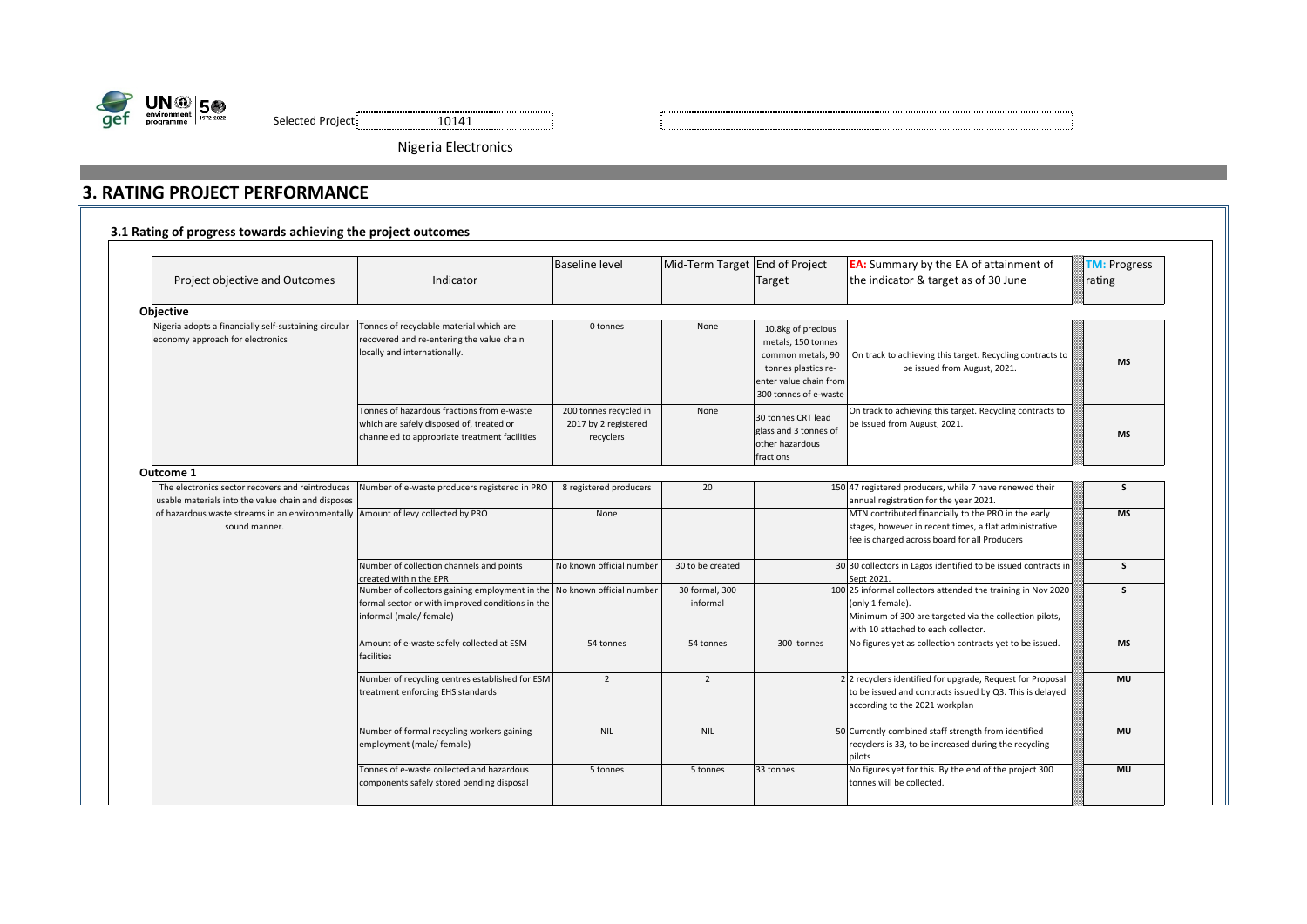| Number of global companies financially<br>supporting establishment of PROs in Africa |            |            | 4 Ongoing engagement of Alliance founding member<br>companies on ensuring effectiveness of EPRON as a<br>regional model. Case study included in ITU toolkit on<br>EPR. | <b>NIS</b> |
|--------------------------------------------------------------------------------------|------------|------------|------------------------------------------------------------------------------------------------------------------------------------------------------------------------|------------|
| Number of users accessing success cases via the<br>KM platform                       | <b>NIL</b> | <b>NIL</b> | 5 KM platforms established (SAICM & UNEP Circular<br>Economy). User statistics will be reported in the next<br>period.                                                 | <b>MS</b>  |

#### **3.2 Rating of progress implementation towards delivery of outputs**

| Output                                                                                                                                               | Expected completion date | Implementation<br>status as of 30 June<br>2020 (%) | Implementation<br>status as of 30<br>June 2021 (%) | <b>EA:</b> Progress rating justification, description of challenges<br>faced and explanations for any delay                                                                                                                                                                                                                                                                                                                                                                                                                                                                                                                                                                                                                                                                                                                                                                                                                                                                                                                                                                                                             | <b>TM: Progress</b><br>rating |
|------------------------------------------------------------------------------------------------------------------------------------------------------|--------------------------|----------------------------------------------------|----------------------------------------------------|-------------------------------------------------------------------------------------------------------------------------------------------------------------------------------------------------------------------------------------------------------------------------------------------------------------------------------------------------------------------------------------------------------------------------------------------------------------------------------------------------------------------------------------------------------------------------------------------------------------------------------------------------------------------------------------------------------------------------------------------------------------------------------------------------------------------------------------------------------------------------------------------------------------------------------------------------------------------------------------------------------------------------------------------------------------------------------------------------------------------------|-------------------------------|
| Under Comp 1                                                                                                                                         |                          |                                                    |                                                    |                                                                                                                                                                                                                                                                                                                                                                                                                                                                                                                                                                                                                                                                                                                                                                                                                                                                                                                                                                                                                                                                                                                         |                               |
| 1: The Government of Nigeria and Producers jointly<br>implement the Extended Producer Responsibility<br>(EPR) legislation for the electronics sector | $Sep-21$                 | 53% completed with 47%<br>pending.                 | 93%                                                | The EPR guidance was finalized. An extra update is underway for the Regulation<br>for the EE Sector currently with the Federal Ministry of Justice for "Franking"<br>Black box database system finalized in coordination with EPRON.<br>Communications and training events completed, including trainings for<br>regulators, collectors and producers in Nov 2020 with 90 participants over 1<br>week.                                                                                                                                                                                                                                                                                                                                                                                                                                                                                                                                                                                                                                                                                                                  | <b>HS</b>                     |
| 2:300 tonnes of e-waste are collected through<br>formalized collection channels that minimize<br>environmental and health impacts                    | 2022                     | 29%                                                | 40%                                                | Feasibility and Market disposal study successfully carried out as well as due<br>diligence for prospective sites.<br>Procurement for 30 collection sites conducted and selection of companies<br>made. Final contracts still pending, plus training of informal workers (Nov 2020).<br>Partnership with ILO to provide training manual as additional cofinance for the<br>project.                                                                                                                                                                                                                                                                                                                                                                                                                                                                                                                                                                                                                                                                                                                                      | $\mathsf{S}$                  |
| 3: Develop cost-effective recycling and disposal<br>systems for various e-waste categories                                                           | Nov. 2021                | 0%                                                 | 20%                                                | Levy and Market disposal consultants have commenced work. Market study<br>report received and reviewed.<br>Procurement initiated for recycling pilots, with prequalification of 2 companies                                                                                                                                                                                                                                                                                                                                                                                                                                                                                                                                                                                                                                                                                                                                                                                                                                                                                                                             | <b>MU</b>                     |
| 4: Regional and global knowledge exchange on<br>Circular economy models for the electronics sector                                                   |                          | Not reported                                       | 30%                                                | The regional report on circular economy for electronics in Africa was developed<br>and peer reviewed, release planned in Q3 2021. Global UNEP report on<br>electronics for 2022 will focus on this and SAICM electronics project results.<br>3 regional outreach events held, including 1 in the last year by UNEP and GIZ on<br>e-waste management in Africa (StEP webinar, Sept 2019; World Resources<br>Forum workshop - Oct 2019; West African Clean Energy & Environment<br>Exhibition & Conference (WACEE) Sept 2020). Project presented on SAICM<br>knowledge platform and UNEP circularity platforms.<br>https://chemicalswithoutconcern.org/project/circular-economy-approaches-electronics-sector-nigeria and<br>https://buildingcircularity.org/electronics/.<br>The project featured in PACE "The Circular Economy Action Agenda for<br>Electronics" and in ITC draft toolkit on EPR.<br>Regular coordination with international partners (alliance of international<br>producers, GIZ, PACE, Netherlands Consulate in Lagos), including approaching<br>international manufacturers to register with EPRON. | $\mathsf{S}$                  |
| <b>Under Comp 2</b>                                                                                                                                  |                          |                                                    |                                                    |                                                                                                                                                                                                                                                                                                                                                                                                                                                                                                                                                                                                                                                                                                                                                                                                                                                                                                                                                                                                                                                                                                                         |                               |
| Ongoing monitoring and evaluation of project<br>results                                                                                              | Is continuous            | 0%                                                 | 0%                                                 | The project has completed all reporting and monitoring as required, including<br>regular Project Steering Committee meetings.                                                                                                                                                                                                                                                                                                                                                                                                                                                                                                                                                                                                                                                                                                                                                                                                                                                                                                                                                                                           | S                             |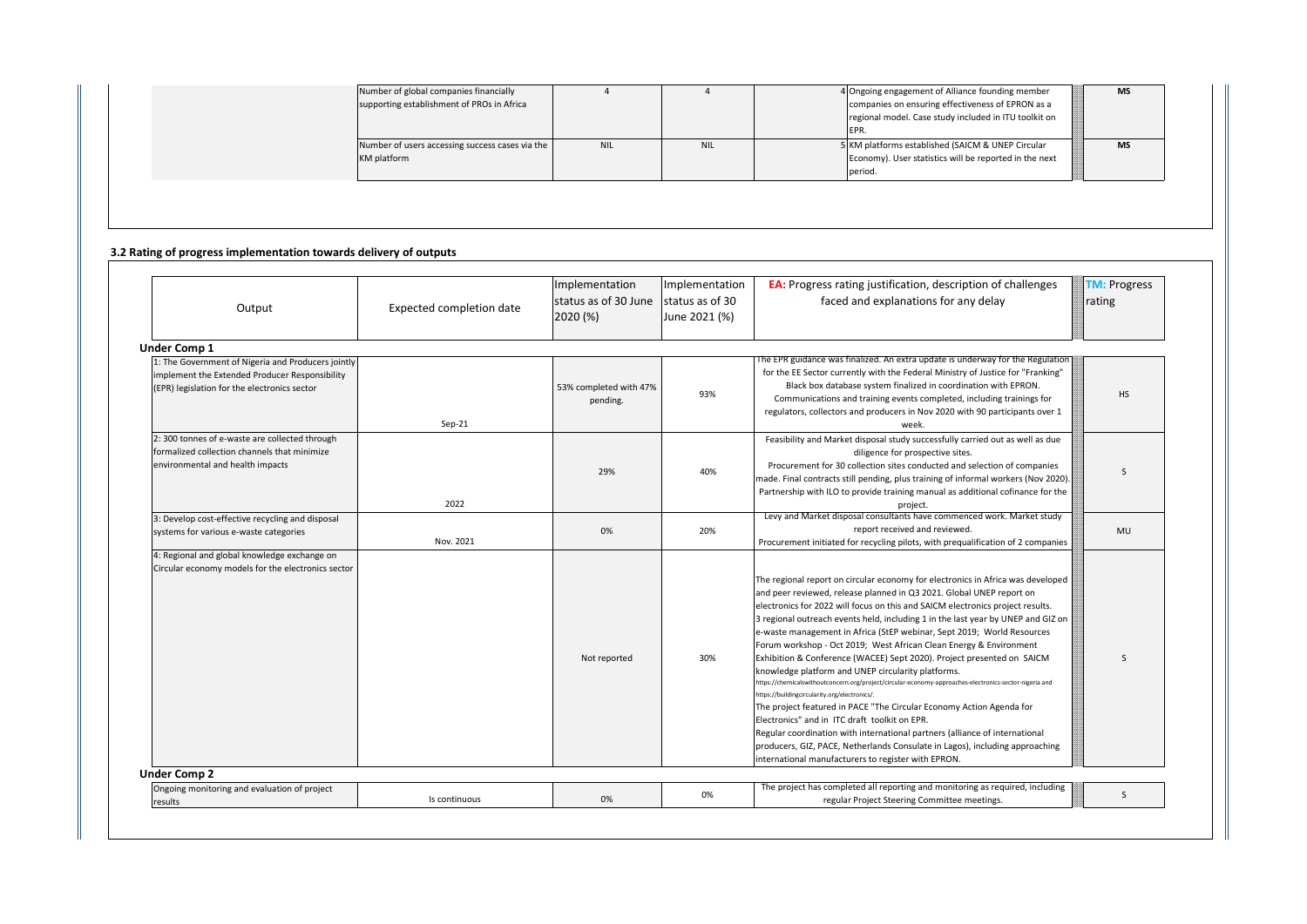

Selected Project 10141 [1014] Nigeria Electronics

**Table A. Risk-log**

| <b>Implementation Status</b>                                                                                                    | 2 <sub>nd</sub>                       |          |                                           |                                |            |                                                                                                                                                                                                                                                                         |  |  |
|---------------------------------------------------------------------------------------------------------------------------------|---------------------------------------|----------|-------------------------------------------|--------------------------------|------------|-------------------------------------------------------------------------------------------------------------------------------------------------------------------------------------------------------------------------------------------------------------------------|--|--|
|                                                                                                                                 | <b>Risk Rating</b><br>Risk affecting: |          |                                           |                                |            | Variation respect to last rating                                                                                                                                                                                                                                        |  |  |
| <b>Risk</b>                                                                                                                     | Outcome / outputs                     | 읍<br>CEO | $\overline{\phantom{0}}$<br>$\frac{R}{R}$ | $\sim$<br>$rac{\alpha}{\beta}$ | Δ          | Justification                                                                                                                                                                                                                                                           |  |  |
| Producers do not invest to establish the PRO                                                                                    | Output 1                              | High     | M                                         | M                              | $=$        | More producers have signed into the EPR programme since the legal<br>obligation was established in 2020. However voluntary compliance is<br>unlikely to suffice.                                                                                                        |  |  |
| No-one contributes financially to the PRO in early stages (levy being<br>collected to subsidize the system)                     | Output 1                              | High     | M                                         |                                | ↓          | Risk was addressed including by MTN support to the PRO in the early<br>stages, however in recent times, a flat administrative fee is charged<br>across board for all Producers                                                                                          |  |  |
| Levy and other revenues are not ringfenced for disposal of hazardous<br>waste fractions separated and stored for final disposal | Output 1                              | High     | L                                         | $\mathbf{L}$                   | $=$        | Establishment of independent PRO through the EPR legislation will<br>ensure ring-fenced funds.                                                                                                                                                                          |  |  |
| Market fluctuation causing the rising cost of collection and recycling                                                          | Output 2 and 3                        | Medium   | S                                         | H                              | ↑          | The high rate of inflation in the country as a direct effect on collection<br>and recycling costs.                                                                                                                                                                      |  |  |
| Informal sector workers livelihoods are threatened by formalization of<br>the recycling system (included in ESERN)              | Output 2 and 3                        | Medium   | L                                         | M                              | $\uparrow$ | ILO partnership is well established as per the 2020 PIR Action Plan.<br>Initial discussions underway with WHO as well, to be further developed<br>in 2021/2022. However as the collection pilots will be rolled out in<br>2021/2022, this risk needs careful monitoring |  |  |
| Not sufficient interests exist to develop and implement circular<br>economy in Africa                                           | Output 4                              | Medium   | L                                         | $\mathbf{I}$                   | $\equiv$   | African Circular Economy Alliance regional network and governments<br>and private sector are expressing interest.                                                                                                                                                       |  |  |
| The circular economy takes much longer time to shape and develop<br>(beyond the project timeline)                               | Output 4                              | Medium   | M                                         | M                              | $\equiv$   | Covid has affected the development and exploration of emerging<br>initiatives on the circular economy during project lifetime.                                                                                                                                          |  |  |
| The hazardous materials and components collected in the project are<br>not properly stored or disposed of (included in ESERN)   | Output 3                              | Medium   | M                                         | M                              | $=$        | recyclers have been prequalified based on requirement for formal<br>license including storage facilities for hazardous fractions pending<br>export for disposal                                                                                                         |  |  |
| Consolidated project risk                                                                                                       |                                       |          |                                           | М                              |            | This section focuses on the variation. The overall rating is discussed in<br>section 2.3.                                                                                                                                                                               |  |  |

### **Table B. Outstanding medium & high risks**

*List here only risks from Table A above that have a risk rating of M or worse in the current PIR*

| <b>Risk</b> | Actions decided during the<br>previous reporting instance (PIRt-<br>undertaken this reporting |        | Additional mitigation measures for the next periods |      |         |  |  |
|-------------|-----------------------------------------------------------------------------------------------|--------|-----------------------------------------------------|------|---------|--|--|
|             | l, MTR, etc.)                                                                                 | period | What                                                | When | By whom |  |  |